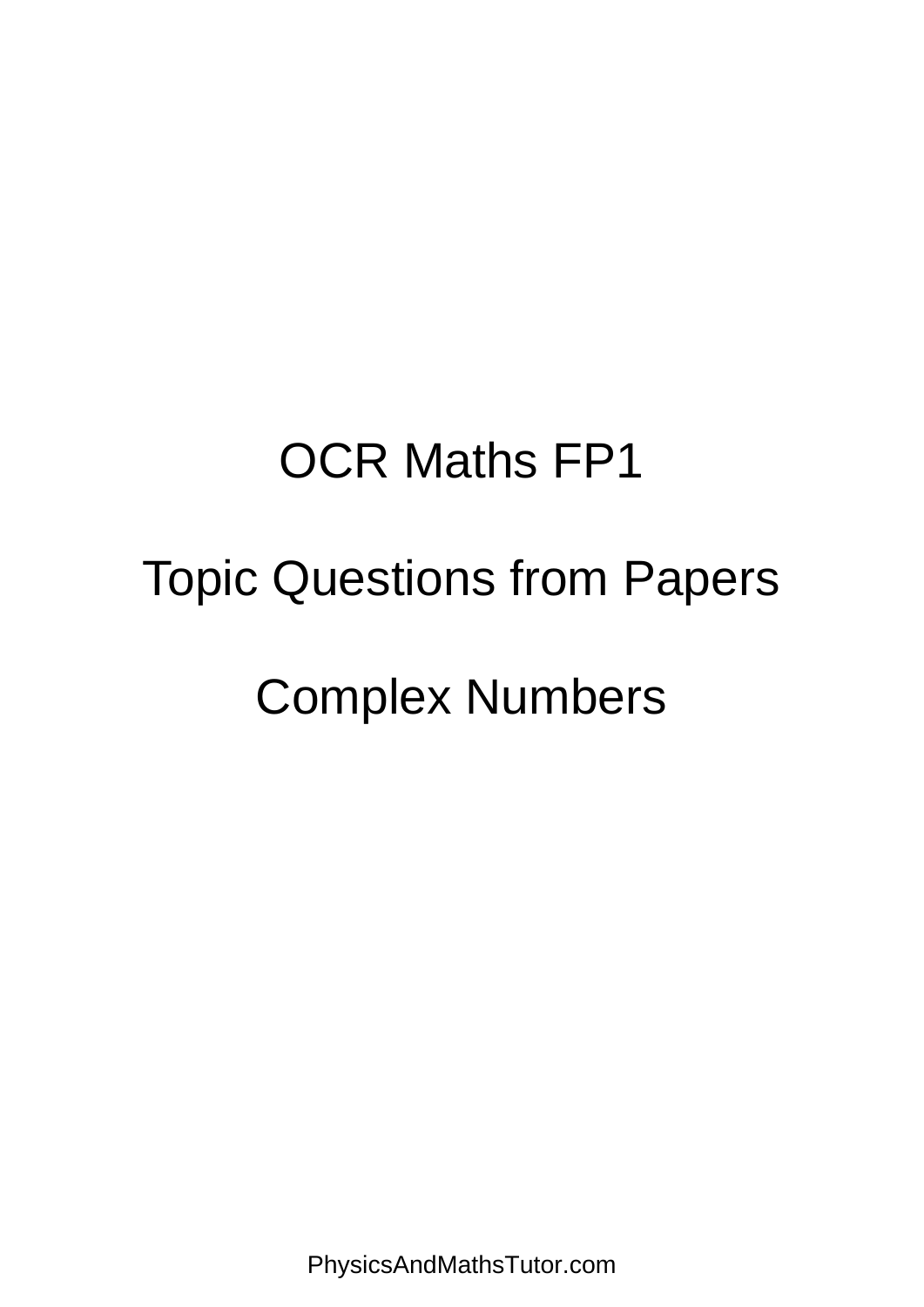**1** The complex numbers  $2 + 3i$  and  $4 - i$  are denoted by z and w respectively. Express each of the following in the form  $x + iy$ , showing clearly how you obtain your answers. **1**  $\text{ers } 2$ <br>n  $\text{r}$  +

(i) 
$$
z + 5w
$$
,  
\n(ii)  $z^*w$ , where  $z^*$  is the complex conjugate of z,  
\n(iii)  $\frac{1}{w}$ .  
\n(2)  
\n(3)  
\n(03, June 2005)

- **5** Use an algebraic method to find the square roots of the complex number 21 − 20i. [6] . In the case of the case of the case of the case of the case of the case of the case of the case of the case of the case of the case of the case of the case of the case of the case of the case of the case of the case of **2** *(Q4, June 2005)* . [1]
- 3 The loci  $C_1$  and  $C_2$  are given by **3**

$$
|z - 2i| = 2
$$
 and  $|z + 1| = |z + i|$ 

respectively.

- **(i)** SKEICH, OH a single Argand dia gram, the loci  $C_1$  and  $C_2$ . [5]<br>numbers represented by the points of intersection of  $C_1$  and  $C_2$ (i) Sketch, on a single Argand diagram, the loci  $C_1$  and  $C_2$ . [5] *n* ∑ *r*, *n r* and *n* and *n* and *n* and *n* and *n* and *n* and *n* and *n* and *n* and *n* and *n* and *n* and *n* and *n* and *n* and *n* and *n* and *n* and *n* and *n* and *n* and *n* and *n* and *n* and *n* and *n* and *n* an  $\mathbf{r}_1$  and  $\mathbf{c}_2$ .
	- (*r* + 1)(*r* + 2) (ii) Hence write down the complete (ii) Hence write down the complex numbers represented by the points of intersection of *C*<sub>1</sub> and *C*<sub>2</sub>.<br>[2]  $\overline{2}$ ] ارے <u>ہ</u><br>(Q6, June 2005)
- **4** (i) Express  $(1 + 8i)(2 i)$  in the form  $x + iy$ , showing clearly how you obtain your answer. [2] **4** *PMT*
	- $(1 \cdot 0)$ (ii) Hence express  $\frac{1+8i}{2+i}$  in the form  $x + iy$ . [3] [2] *(Q1, Jan 2006)*
	- 4725/S05 *r*=1 **5** (a) The complex number  $3 + 2i$  is denoted by *w* and the complex conjugate of *w* is denoted by  $w^*$ . Find **5**
	- **3** The modulus of *w*,  $[1]$  $\mathbf{A}$   $\mathbf{B}$   $\mathbf{A}$   $\mathbf{B}$  and  $\mathbf{B}$  is a constant whose value should be identity matrix  $\mathbf{B}$  is a constant whose value should be identity of  $\mathbf{B}$  is a constant whose value should be identity of  $\mathbf{B$ 
		- (1) the modulus of *w*,<br>
		(ii) the argument of *w*<sup>\*</sup>, giving your answer in radians, correct to 2 decimal places. [3]
	- (**b**) Find the complex number u given that  $u + 2u^* = 3 + 2i$ . [4]  $\sum_{n=1}^{\infty}$ 
		- (c) Sketch, on an Argand diagram, the locus given by  $|z + 1| = |z|$ . [2]

*(Q7, Jan 2006)*

 $\mathcal{L}$  and  $\mathcal{L}$  and  $\mathcal{L}$  and  $\mathcal{L}$  and  $\mathcal{L}$  and  $\mathcal{L}$  and  $\mathcal{L}$  and  $\mathcal{L}$ 

- 6 One root of the quadratic equation  $x^2 + px + q = 0$ , where *p* and *q* are real, is the complex number 2 − 3i. **6**
- $\bf{i}$  Write down the other root.  $\begin{bmatrix} 1 \end{bmatrix}$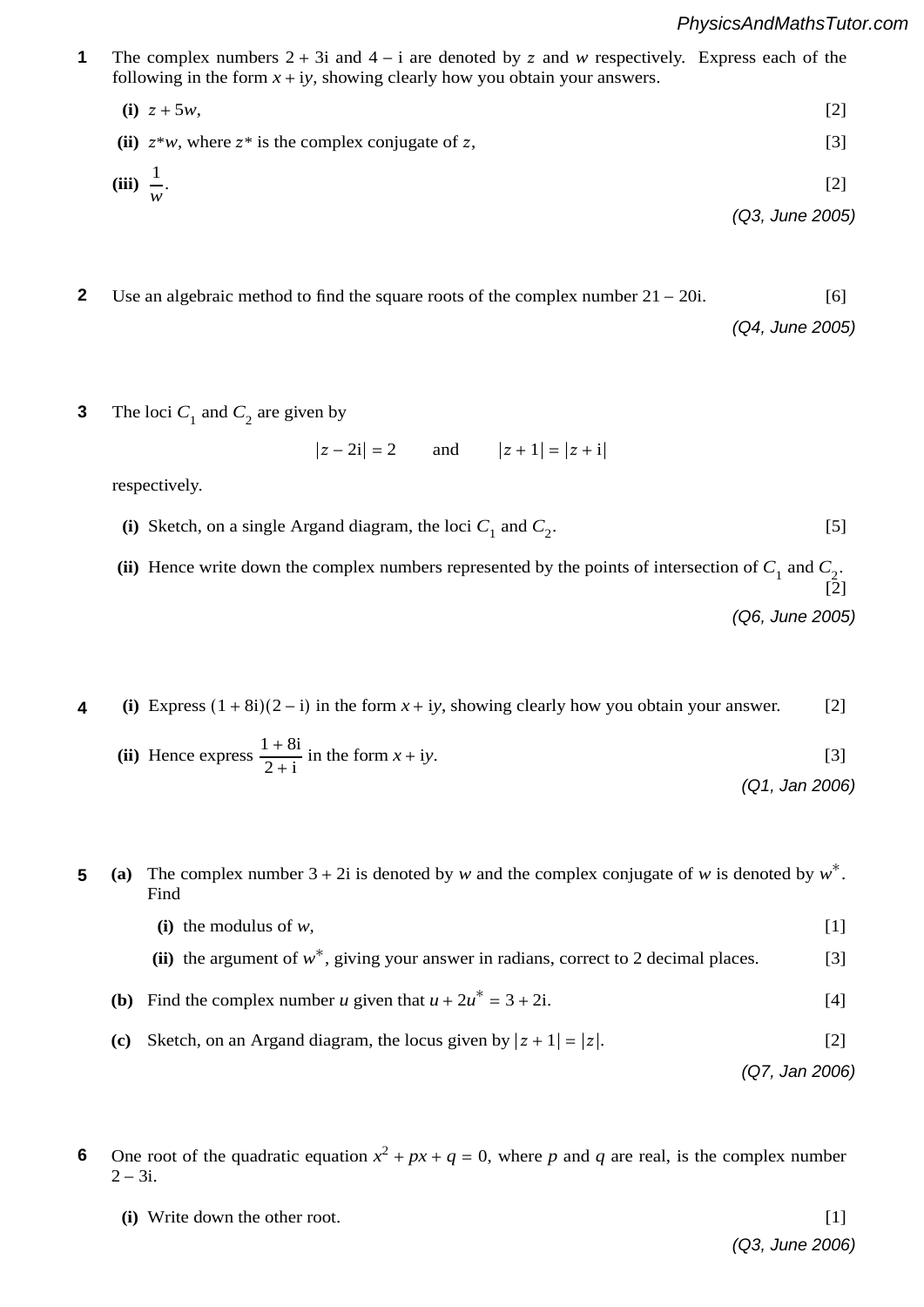## <sup>12</sup>*n*(*n* <sup>+</sup> 1)(*n* <sup>+</sup> 2)(3*n* <sup>+</sup> 1). [5] *PhysicsAndMathsTutor.com*

The complex numbers  $3 - 2i$  and  $2 + i$  are denoted by z and *w* respectively. Find, giving your answers in the form  $x + iy$  and showing clearly how you obtain these answers, **7**

**(i)**  $2z - 3w$ , [2] **(ii)**  $(iz)^2$ ,  $\hspace{0.5cm}$  ,  $\hspace{0.5cm}$  ,  $\hspace{0.5cm}$  ,  $\hspace{0.5cm}$  ,  $\hspace{0.5cm}$   $\hspace{0.5cm}$   $\hspace{0.5cm}$   $\hspace{0.5cm}$   $\hspace{0.5cm}$   $\hspace{0.5cm}$   $\hspace{0.5cm}$   $\hspace{0.5cm}$   $\hspace{0.5cm}$   $\hspace{0.5cm}$   $\hspace{0.5cm}$   $\hspace{0.5cm}$   $\hspace{0.5cm}$   $\hspace{0.$  $(iii)$   $\frac{z}{w}$ .  $\frac{2}{w}$ . [3] *(Q5, June 2006)*  $\frac{1}{2}$   $\frac{1}{2}$   $\frac{2}{3}$ *w*  $\frac{1}{2}$   $\frac{1}{2}$   $\frac{1}{2}$   $\frac{1}{2}$   $\frac{1}{2}$   $\frac{1}{2}$   $\frac{1}{2}$   $\frac{1}{2}$   $\frac{1}{2}$   $\frac{1}{2}$   $\frac{1}{2}$   $\frac{1}{2}$   $\frac{1}{2}$   $\frac{1}{2}$   $\frac{1}{2}$   $\frac{1}{2}$   $\frac{1}{2}$   $\frac{1}{2}$   $\frac{1}{2}$ in the *x*  $z = 3w$ , **(i)**  $(12)^{-}$ ,  $[3]$  $[3]$ **w** . [3]  $\frac{1}{2}$  . [3]  $\frac{1}{2}$  . [3]  $\frac{1}{2}$  . [3]  $\frac{1}{2}$  . [3]  $\frac{1}{2}$  . [3]  $\frac{1}{2}$  . [3]  $\frac{1}{2}$  . [3]  $\frac{1}{2}$  . [3]  $\frac{1}{2}$  . [3]  $\frac{1}{2}$  . [3]  $\frac{1}{2}$  . [3]  $\frac{1}{2}$  . [3]  $\frac{1}{2}$  . [3]  $\frac{$ *PMT PMT*

**8** In an Argand diagram the loci  $C_1$  and  $C_2$  are given by **8** *PMT* **1 1 B A** and **A** and **B** are  $C_1$  and  $C_2$  are given by

$$
|z| = 2
$$
 and  $\arg z = \frac{1}{3}\pi$ 

 $\frac{1}{2}$  Sepectively. respectively. **(i)** Given that 2**<sup>A</sup>** <sup>+</sup> **<sup>B</sup>** <sup>=</sup> ! 1 1

*PMT*

(i) Sketch, on a single Argand diagram, the loci  $C_1$  and  $C_2$ . [5] **(i)** Sketch, on a single Argand diagram, the loci  $C_1$  and  $C_2$ . [5]

*C*<sup>1</sup> and *C*2. [2] (ii) Hence find, in the form  $x + iy$ , the complex number representing the point of intersection of  $C$  and  $C$  $C_1$  and  $C_2$ . [2] *(Q6, June 2006)* **2** Use an algebra is the square roots of the square roots of the square roots of the complex number  $1/2$ .

 $\frac{9}{2}$  −7  $\frac{9}{2}$   $\frac{9}{2}$   $\frac{9}{2}$   $\frac{9}{2}$   $\frac{9}{2}$   $\frac{1}{2}$   $\frac{9}{2}$   $\frac{1}{2}$   $\frac{9}{2}$   $\frac{1}{2}$   $\frac{1}{2}$   $\frac{1}{2}$   $\frac{1}{2}$   $\frac{1}{2}$   $\frac{1}{2}$   $\frac{1}{2}$   $\frac{1}{2}$   $\frac{1}{2}$   $\frac{1}{2}$   $\frac{1}{2}$   $\frac{1}{2}$ 

3 2 ", write down the value of *<sup>a</sup>*. [1]

- **9** Use an algebraic method to find the square roots of the complex number  $15 + 8i$ . [6] *(Q2, Jan 2007)* **9**
- **a 4** (i) Sketch, on an Argand diagram, the locus given by  $|z 1 + i| = \sqrt{2}$ ∑ *r*=1 (ii) Shade on your diagram the region given by  $1 \le |z - 1 + i| \le \sqrt{2}$ . expression  $\left( \mathsf{Q4},\mathsf{Jan}\,2007\right)$  $[3]$  $[3]$ *(Q4, Jan 2007)* **10**  $2.3$ *PMT*

**11** (i) Verify that 
$$
z^3 - 8 = (z - 2)(z^2 + 2z + 4)
$$
.

**(ii)** Solve the quadratic equation  $z^2 + 2z + 4 = 0$ , giving your answers exactly in the form  $x + iy$ . Show clearly how you obtain your answers. [3] (ii) Solve the quadratic equation  $z^2 + 2z + 4 = 0$ , giving your answers exactly in the form  $x + iy$ .

(iii) Show on an Argand diagram the roots of the cubic equation 
$$
z^3 - 8 = 0
$$
. [3]  
(Q5, Jan 2007)

**2** The complex number  $a + ib$  is denoted by z. Given that  $|z| = 4$  and  $\arg z = \frac{1}{3}\pi$ , find a and b. [4] *(Q1, June 2007)* have any solutions. [3] **12**

 $\int_{1}^{1}$  and  $\int_{2}^{1}$  are given by  $|z - 3| = 3$  and  $\int_{\mathbb{R}} (z - 1) = \int_{4}^{1}$ . Expectively. *7* The quadratic equation **x**<sup>2</sup> + 10 m and *β*. **2 2 2 2** *nd C***, are given by**  $|z - \hat{i}|$ *r*=1 **3** The loci *C*<sub>1</sub> and *C*<sub>2</sub> are given by  $|z - 3| = 3$  and  $arg(z - 1) = \frac{1}{4}\pi$  respectively. **13**

- (i) Breten, on a single inguita englant, the foot  $c_1$  and  $c_2$ . **(iii)** Show that α2 + β2 = 5. [2]  $\frac{1}{2}$ (i) Sketch, on a single Argand diagram, the loci  $C_1$  and  $C_2$ . [6]
- (ii) showing, the region of the rights english for when **(ii)** Indicate, by shading, the region of the Argand diagram for which

$$
|z-3| \leq 3 \text{ and } 0 \leq \arg(z-1) \leq \frac{1}{4}\pi.
$$
 [2]

**(Co. June 2007**) . [4] . [6] *(Q8, June 2007)*

 $(3, 1)$  can  $200$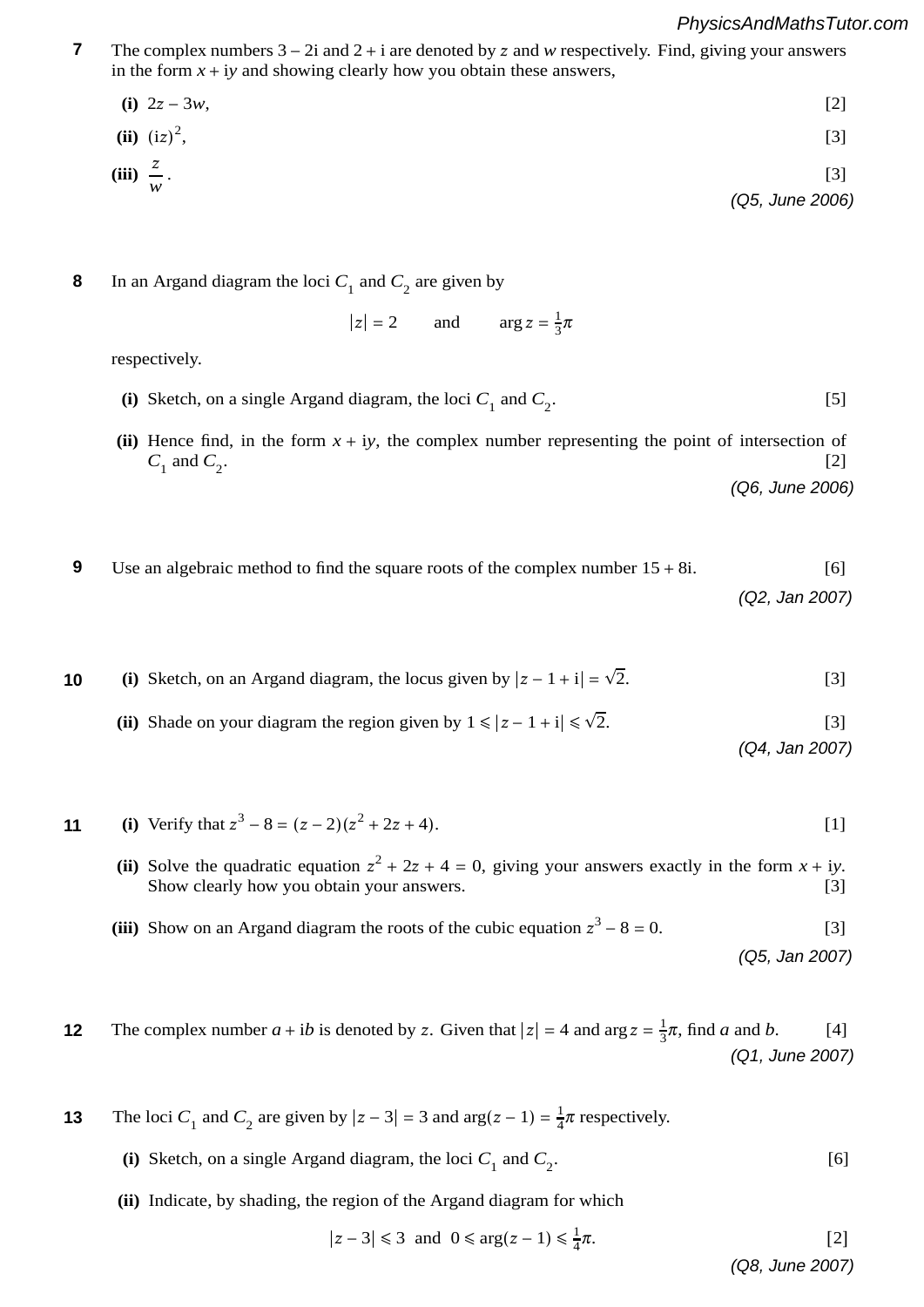- **1** (i) Use an algebraic method to find the square roots of the complex number  $16 + 30i$ . [6] **14**
	- (ii) Use your answers to part (i) to solve the equation  $z^2 2z (15 + 30i) = 0$ , giving your answers in the form  $x + iy$ . [5] **4** The complex number 3 − 4i is denoted by #. Giving your answers in the form *x* + i*y*, and showing (ii) Use your answers to part  $(i)$ **(0.10 lune 200)**<br>2007 Million 2001

*(Q10, June 2007)* . [2] The contract of the contract of the contract of the contract of the contract of the contract of the contract of the contract of the contract of the contract of the contract of the contract of the contract of the cont

- **5** The complex number  $3 4i$  is denoted by z. Giving your answers in the form  $x + iy$ , and showing clearly how you obtain them, find **15**
	- **(i)**  $2z + 5z^*$ , [2] **5** The matrices **A**

**(ii)** 
$$
(z - i)^2
$$
, [3]

(iii) 
$$
\frac{3}{z}
$$
. [3]

*(Q4, Jan 2008)*

The loci  $C_1$  and  $C_2$  are given by **16**

respectively.

 $|z| = |z - 4i|$  and  $\arg z = \frac{1}{6}\pi$  $\sim$   $\frac{1}{0}$ 

*PMT*

*PMT*

(i) Sketch, on a single Argand diagram, the loci  $C_1$  and  $C_2$ . [5]

 $\mathcal{L}(\mathcal{L})$ 

(ii) Hence find, in the form  $x + iy$ , the complex number represented by the point of intersection of  $C_1$ and  $C_2$ . [3] *(Q6, Jan 2008)*  $\frac{2}{\sqrt{10}}$  **(06** Jan 2009 and  $\mathcal{C}_2$ .

**2** The complex number  $3 + 4i$  is denoted by *a*. **17** The complex number  $3 + 4i$  is denoted by a.

| (i) Find  a  and $\arg a$ .                              |  |
|----------------------------------------------------------|--|
| (ii) Sketch on a single Argand diagram the loci given by |  |
| (a) $ z-a = a $ ,                                        |  |

**(b)**  $\arg(z-3) = \arg a$ . [3] **8** The *8008 Kx* + 2*k*  $\frac{1}{2}$  + 2*k*  $\frac{1}{2}$  = 0, where *k* is a non-zero constant,  $\frac{1}{2}$  = 0, where 2008

*(Q2, June 2008)*

**8** (i) Use an algebraic method to find the square roots of the complex number 5 + 12i. [5]  $[2]$ **(ii)** Find  $(3 – 2i)^2$ . The contract of the contract of the contract of the contract of  $[2]$ (iii) Hence solve the quartic equation  $x^4 - 10x^2 + 169 = 0$ . [4] *(Q9, June 2008)* **18**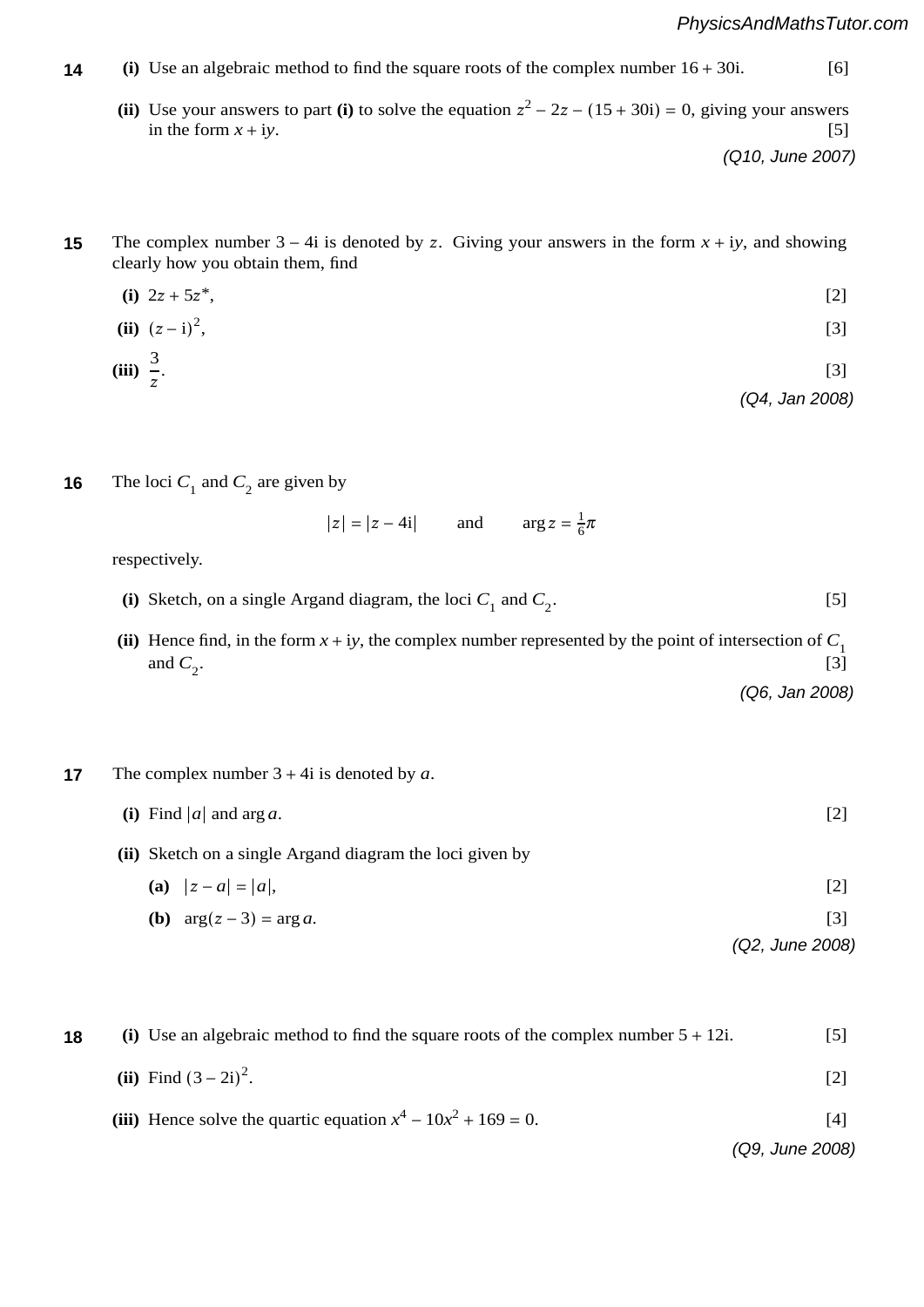19 Express 
$$
\frac{2+3i}{5-i}
$$
 in the form  $x + iy$ , showing clearly how you obtain your answer. (Q1, Jan 2009)

(i) Use an algebraic method to find the square roots of the complex number  $2 + i\sqrt{5}$ . Give your answers in the form  $x + iv$ , where x and y are exact real numbers answers in the form  $x + iy$ , where x and y are exact real numbers. [6]<br>(ii) Hence find in the form  $x + iy$  where x and y are exact real numbers. [6] **20**

(ii) Hence find, in the form  $x + iy$  where x and y are exact real numbers, the roots of the equation

$$
z^4 - 4z^2 + 9 = 0.
$$
 [4]

. **[2]**

**3** Gii) Sh  $rac{1}{2}$ (iii) Show, on an Argand diagram, the roots of the equation in part (ii). **(iii)** Show, on an Argand diagram, the roots of the equation in part (ii). [1]

Argand diagram the locus given by  $|z - \alpha| = |z|$ . [3]<br>(Q10, Jan 2009) (Q10) **A**  $\alpha$  is  $\alpha$ ,  $\alpha$  is  $\alpha$  is  $\alpha$ .  $\alpha$ (iv) Given that  $\alpha$  is the root of the equation in part (ii) such that  $0 < \arg \alpha < \frac{1}{2}\pi$ , sketch on the same *(Q10, Jan 2009)* **1** The complex number  $\alpha$  + iii,  $\alpha$  + iii,  $\alpha$  +  $\alpha$ ,  $\beta$  + iii,  $\alpha$  + iii,  $\beta$  + iii,  $\beta$  + iii,  $\beta$  + iii,  $\beta$  + iii,  $\beta$  + iii,  $\beta$  + iii,  $\beta$  + iii,  $\beta$  + iii,  $\beta$  + iii,  $\beta$  + iii,  $\beta$  + iii,  $\beta$  +

The complex numbers z and w are given by  $z = 5 - 2i$  and  $w = 3 + 7i$ . Giving your answers in the form  $x + iy$  and showing clearly how you obtain them, find **21** *n*

(i) 
$$
4z - 3w
$$
, [2]  
(ii)  $z^*w$ . [2] (Q3, June 2009)

*PMT*

- **6 The complex number 3** 3i is denoted by *a*. **22**  $\int$  The complex number  $3 - 3i$  is denoted by a transformation S. Given a geometrical description of  $\alpha$ . **Example 1** and **find the matrix of**  $\alpha$ 
	- $\overline{\phantom{a}}$ (i) Find |a| and  $\arg a$ . [2]
	- (ii) Sketch on a single Argand diagram the loci given by  $\overline{\mathbf{u}}$ 
		- $-1$  0  $-1$  0  $-1$  0  $-1$  0  $-1$  0  $-1$  0  $-1$  $|z - a| = 3\sqrt{2}$ , [3]  $[3]$  $\overline{2}$ , [3]  $\begin{bmatrix} 1 & 2 & 3 \end{bmatrix}$ **(i)** Find the real root of the cubic equation. **[3]**
		- (**b**)  $\arg(z u) 4u$ . **(b)**  $arg(z - a) = \frac{1}{4}$  $\pi$ . [3] **(b)**  $\cos(\pi a) = \frac{1}{\pi}$  [3] **(ii)** Find the values of *p* and *q*. **[4]**
	- (iii) Indicate, by shading, the region of the Argand diagram for which

$$
|z - a| \ge 3\sqrt{2}
$$
 and  $0 \le \arg(z - a) \le \frac{1}{4}\pi$ . [3]  
(Q6, June 2009)

*(Q6, June 2009)*

For the complex number 2 satisfies the equation  $2 + 212 = 12 + 91$ . Find 2, giving your answer in the orm  $x + iy$ . complex number z satisfies the equation  $z + 2iz^* = 12 + 9i$ . Find z, giving your answer in the form  $\lambda + iy$ , The complex number  $z$  satisfies the equation  $z + 2iz^* = 12 + 9i$ . Find  $z$ , giving your answer in the form  $x + iy$ . [5] form  $x + iy$ . [5] **23**  $2i^* = 12 \cdot 0$ <sup>2</sup> . Find  $\tau$  giving your encusy in the form  $x + iy$ . ∑*r*=2

**(ii)** Prove by induction that *un* is a multiple of 7. **[4]** *(Q3, Jan 2010)* (Q3, Jan 2010

- I he complex number **4** The complex number *a* is such that  $a^2 = 5 - 12i$ . **24**
	- $t<sub>1</sub>$  $\bf{r}$  **(i)** Use an algebraic method to find the two possible values of *a*. **[5]**
	- (ii) Sketch on a single Argand diagram the two po *r*=1  $\frac{1}{2}$  agram the two possible loci given by  $|z - a| = |a|$ . [4] (ii) Sketch on a single Argand diagram the two possible loci given by  $|z - a| = |a|$ . [4] *(Q8, Jan 2010)*

*PMT*

*PMT PMT*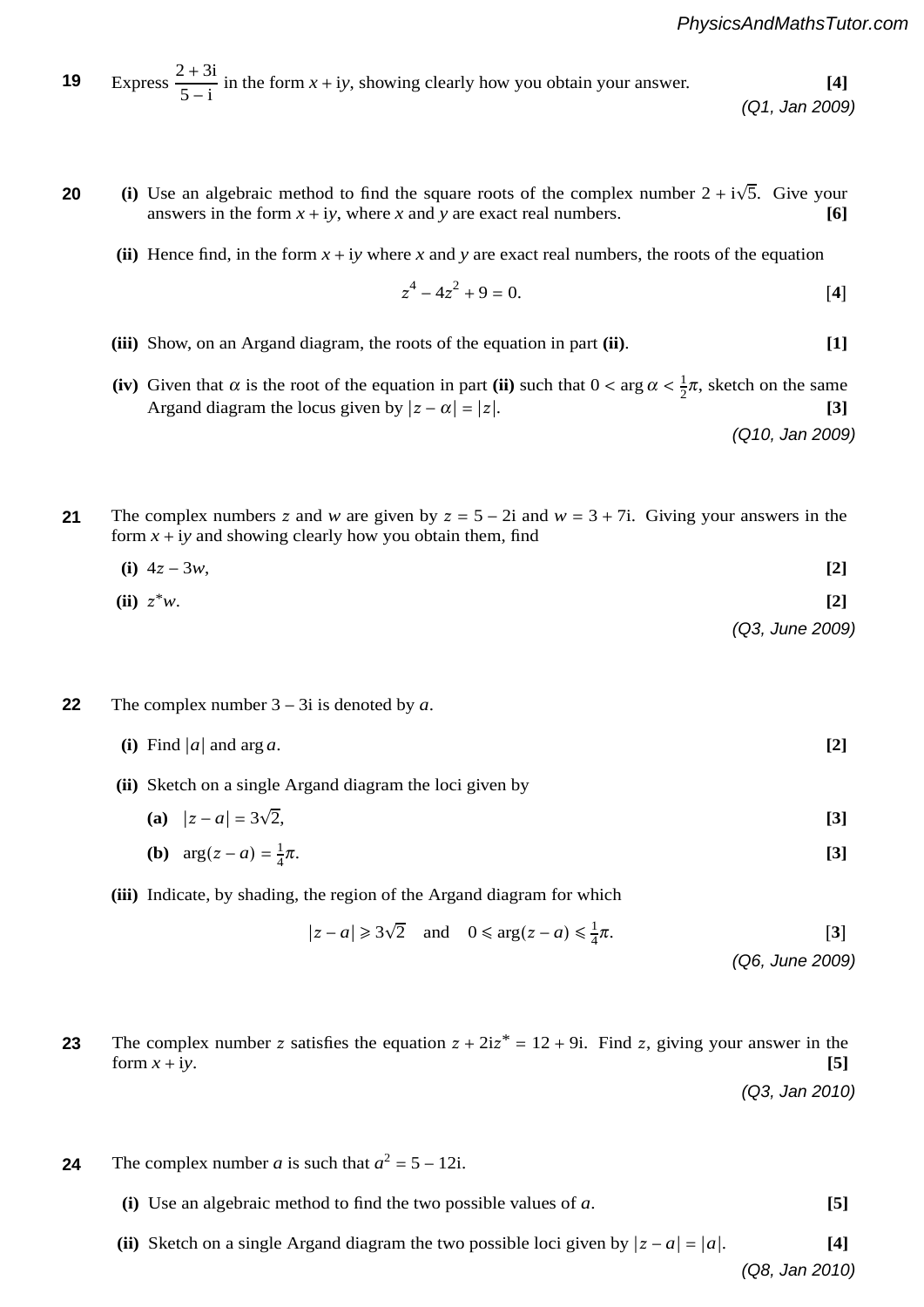**4** The complex numbers *a* and *b* are given by  $a = 7 + 6i$  and  $b = 1 - 3i$ . Showing clearly how you obtain **b** Describe function represents function represents function represents a series:  $\mathbf{f}$  following matrices:  $\mathbf{f}$  and  $\mathbf{f}$  and  $\mathbf{f}$  and  $\mathbf{f}$  and  $\mathbf{f}$  and  $\mathbf{f}$  and  $\mathbf{f}$  and  $\mathbf{f}$  and  $\mathbf{f$ **25 5 (a)** Write down the matrix that represents a reflection in the line *y* = *x*. **[2] 9** The complex numbers  $a$  and  $b$  a solution by **A** is given by **A** is given by  $a$  and  $b$  and  $b$  and  $b$  and  $b$  and  $b$  and  $b$  and  $b$  and  $b$  and  $b$  and  $b$  and  $b$  and  $b$  and  $b$  and  $b$  and  $b$  and  $b$  and  $b$ **a** αiven by  $\mathbf{e}$  given by  $\mathbf{a}$ 

(i) 
$$
|a - 2b|
$$
 and  $\arg(a - 2b)$ ,

\n(ii)  $\frac{b}{a}$ , giving your answer in the form  $x + iy$ .

\n[3]

\n(Q4, June 2010)

**6 (i)** Sketch on a single Argand diagram the loci given by **26**

√

(a) 
$$
|z - 3 + 4i| = 5
$$
, [2]  
(b)  $|z| = |z - 6|$ 

**(b)**  $|z| = |z - 6|$ . **[2]** 

$$
{\sf PMT}
$$

*PMT*

**28**

Indicate, by shadir (ii) Indicate, by shading, the region of the Argand diagram for which

$$
|z-3+4i| \le 5
$$
 and  $|z| \ge |z-6|$ . [2]

*(Q6, June 2010)* <sup>2</sup>". Find

The complex number z, where  $0 < \arg z < \frac{1}{2}\pi$ , is such that  $z^2 = 3 + 4i$ . **27**

 $(i)$  Use an algebraic method to find  $z$ .  $[5]$ 

(ii) Show that 
$$
z^3 = 2 + 11i
$$
. [1]

The complex number  $w$  is the root of the equation

$$
w^6 - 4w^3 + 125 = 0
$$

for which 
$$
-\frac{1}{2}\pi < \arg w < 0
$$
.

**(iii)** Find *w*. **[5] (iii**) Find w.

**2** The complex numbers z and *w* are given by  $z = 4 + 3i$  and  $w = 6 - i$ . Giving your answers in the form

**<sup>3</sup>** The sequence *u*1, *u*2, *u*3, . . . is defined by *u*<sup>1</sup> <sup>=</sup> 2, and *un*+<sup>1</sup> <sup>=</sup> <sup>2</sup>*un* <sup>−</sup> 1 for *n* <sup>≥</sup> 1. Prove by induction

 $\mathbf{S}(\mathbf{S}|\mathbf{S})$  (iii)  $\mathbf{S}(\mathbf{S}|\mathbf{S})$  (iii)  $\mathbf{S}(\mathbf{S}|\mathbf{S})$  (iii)  $\mathbf{S}(\mathbf{S}|\mathbf{S})$  (iii)  $\mathbf{S}(\mathbf{S}|\mathbf{S})$ 

- $\mathcal{L}$  or  $\mathcal{L}$   $\mathcal{L}$   $\mathcal{L}$   $\mathcal{L}$   $\mathcal{L}$   $\mathcal{L}$   $\mathcal{L}$   $\mathcal{L}$   $\mathcal{L}$   $\mathcal{L}$   $\mathcal{L}$   $\mathcal{L}$   $\mathcal{L}$   $\mathcal{L}$   $\mathcal{L}$   $\mathcal{L}$   $\mathcal{L}$   $\mathcal{L}$   $\mathcal{L}$   $\mathcal{L}$   $\mathcal{L}$   $\mathcal{L}$   $\mathcal{L}$   $\$  $x + iy$  and showing clearly how you obtain them, find
- $\mathcal{Q}_2$ **(i)**  $3z - 4w$ , **[2]** (i)  $3z-4w$ ,

(ii) 
$$
\frac{z^*}{w}
$$
.<sup>[4]</sup>

*(Q2, Jan 2011)* . **[3]**

*(Q10, June 2010)*

**(i)** Sketch on a single Argand diagram the loci given by **(i)** Sketch on a single Argand diagram the loci given by **29**

- $|z| = |z 8|,$  [2]
- $\overline{f}$  Given the that the set of the set of the set of the set of the set of the set of the set of the set of the set of the set of the set of the set of the set of the set of the set of the set of the set of the set of **(b)**  $arg(z + 2i) = \frac{1}{4}$  $(z + 2i) = \frac{1}{2}\pi$ . [3]  $\frac{1}{4}\pi$ . [3]

**(ii)** Indicate by shading the region of the Argand diagram for which

**5** Given that **A** and **B** are non-singular square matrices, simplify  $|z| \le |z - 8|$  and  $0 \le \arg(z + 2i) \le \frac{1}{4}$  $\frac{1}{4}\pi$ . [3]

. **[3]** *(Q6, Jan 2011)*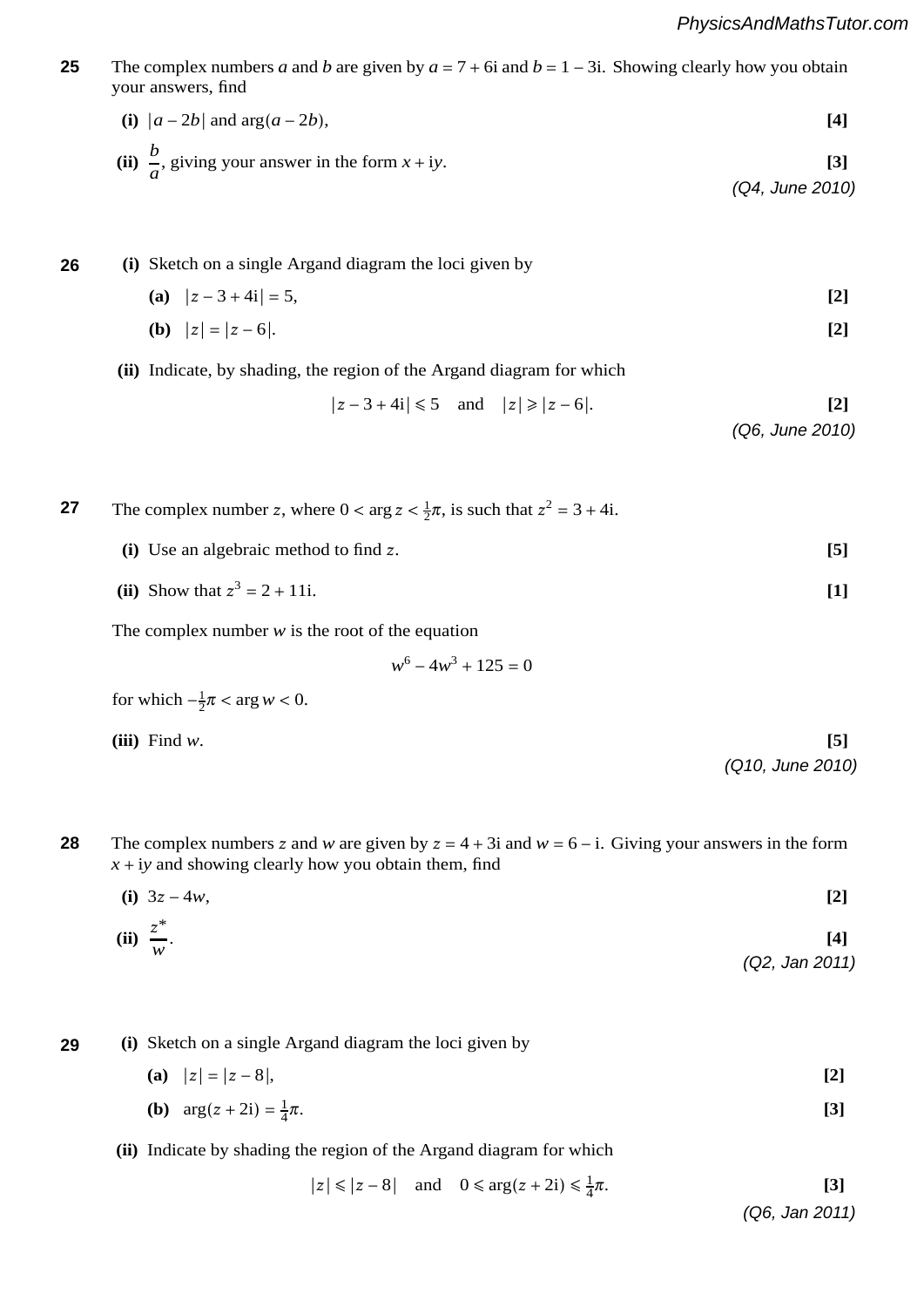- **5** The complex number  $1 + i\sqrt{3}$  is denoted by *a*. **30**
- **(i)** Find  $|a|$  and arg *a*. **[2]** (ii) Sketch on a single Argand diagram the loci given by  $|z - a| = |a|$  and  $\arg(z - a) = \frac{1}{2}\pi$ . [6] 0ne root of the quadratic equation  $x^2 + ax + b = 0$ , where *a* and *b* are real, is 16 − 30i. **(i)** Write down the other root of the quadratic equation. **[1]** *r*  $\begin{bmatrix} \n\mathbf{i} \n\end{bmatrix}$  Find the values of *a* and *b*.  $\begin{bmatrix} 4 \end{bmatrix}$ transformation B. Give geometrical descriptions of  $($ Q5, June 2011) s she transformation represented by  $\frac{1}{2}$  is  $\frac{1}{2}$  is  $\frac{1}{2}$  is  $\frac{1}{2}$  is  $\frac{1}{2}$  is  $\frac{1}{2}$  is  $\frac{1}{2}$  is  $\frac{1}{2}$  is  $\frac{1}{2}$  is  $\frac{1}{2}$  is  $\frac{1}{2}$  is  $\frac{1}{2}$  is  $\frac{1}{2}$  is  $\frac{1}{2}$  is  $\frac{$ . **[3] 31** *PMT PMT*  $[1]$  $\frac{d\mathbf{p}}{d\mathbf{p}} = \frac{1}{2} \mathbf{p} + \frac{1}{2} \mathbf{p} + \frac{1}{2} \mathbf{p} + \frac{1}{2} \mathbf{p} + \frac{1}{2} \mathbf{p} + \frac{1}{2} \mathbf{p} + \frac{1}{2} \mathbf{p} + \frac{1}{2} \mathbf{p} + \frac{1}{2} \mathbf{p} + \frac{1}{2} \mathbf{p} + \frac{1}{2} \mathbf{p} + \frac{1}{2} \mathbf{p} + \frac{1}{2} \mathbf{p} + \frac{1}{2} \mathbf{p} + \frac{1}{$ *PMT*
- **iii**) Use an algebraic method to solve the quartic equation (iii) Use an algebraic method to solve the quartic equation  $y^4 + ay^2 + b = 0$ . [7] *(Q9, June 2011) x* and *y* are exact real numbers. **[6]** *PMT*
	- ∑*r*=1000 The complex number  $a + 5i$ , where a is positive, is denoted by z. Given that  $|z| = 13$ , find the value of a and hance find and *(5, 2, 3, 3, 3, 4, 3)*  $\frac{1}{2}$ **24]**<br> **2012** *And arg z.***<br>
	<b>2012** *And 2012* **(4)**<br>
	3−5 (Q1, Jan 2012)<br>
	3−5 (Q1, Jan 2012) **32 5 (a)** Find the matrix that represents a reflection in the line *y* = −*x*. **[2]**
	- Use an algebraic method to find the square roots of  $3 + (6\sqrt{2})$ i. Give your answers in the form  $x + iy$ , where **3** Use an algebraic method to find the square roots of 3 + (6 2)i. Give your answers in the form *x* + i*y*, where *(Q3, Jan 2012)* . **[3]** *x* and *y* are exact real numbers. **[6] 33**

**3** One root of the quadratic equation *x* + *ax* + *b* = 0, where *a* and *b* are real, is the complex number 4 – 3i.

- **4** Sketc *n*, on a single Argand diagram, the loci given by  $|z - \sqrt{3} - i| = 2$  and  $\arg z = \frac{1}{6}\pi$ . [6] **5 (a)**  $\frac{1}{2}$  (a)  $\frac{1}{2}$  (a)  $\frac{1}{2}$  (a)  $\frac{1}{2}$   $\frac{1}{2}$  (a)  $\frac{1}{2}$  (a)  $\frac{1}{2}$  (a)  $\frac{1}{2}$  (a)  $\frac{1}{2}$ (Q3, Jan 2012)<br>
Sketch, on a single Argand diagram, the loci given by  $|z - \sqrt{3} - i| = 2$  and  $\arg z = \frac{1}{6}\pi$ . [6] Sketch, on a single Argand diagram, the loci given by  $|z - \sqrt{3} - i| = 2$  and arg  $z = \frac{1}{6}\pi$ . (Q6, Jan 2012)<br>(Q6, Jan 2012) *(Q6, Jan 2012)* **34** *PMT* Sketch, on a single Argand diagram, the loci given by  $|z - \sqrt{3} - i| = 2$  and  $\arg z = \frac{1}{6}\pi$ . [6]
	- The complex numbers z and w are given by  $z = 6 i$  and  $w = 5 + 4i$ . Giving your answers in the form  $x + iy$  and showing clearly how you obtain them, find and showing clearly how you obtain them, find **35** give<br>in th  $\tan by z = 6 - i$  and  $w = 5 + 4i$ . Giving your answers in the form  $x + iy$ 
		- $w$ ,  $[2]$  **(iii)** Use induction to prove that your answer to part **(ii)** is correct. **[4] (i)**  $z + 3w$ , [2]
		- transformation represented by **C**. **[2] 6** Sketch, on a single Argand diagram, the loci given by !*z* − 3 − i! = 2 and arg *z* = <sup>1</sup> <sup>6</sup>*π*. **[6]** *(Q1, June 2012)* **(ii)**  $\frac{z}{z}$ **(ii)**  $\frac{z}{w}$ . (ii)  $\frac{z}{w}$ . [3]<br>(Q1, June 201.  $(01 + 1)$   $(01 + 1)$   $(01 + 2)$

**7** The loci  $C_1$  and  $C_2$  are given by  $|z-3-$ **<sup>7</sup>**The matrix **M** is given by **M** = " 2 1#.  $\frac{1}{2}$  into  $C_2$  and given by  $|x - 3 - \pi| = \frac{1}{2}$  and  $|z| = |\xi|$ **6** The loci  $C_1$  and  $C_2$  are given by  $|z - 3 - 4i| = 4$  and  $|z| = |z - 8i|$  respectively. **36**

- (i) Sketch, on a single Argand diagram, the loci  $C_1$  and  $C_2$ . [6] *<sup>n</sup>*(*n* + 1) . **[4]** (i) Sketch, on a single Argand diagram, the loci  $C_1$  and  $C_2$ . [6]<br>
(ii) Hence find the complex numbers represented by the points of intersection of  $C_1$  and  $C_2$ . [2] . **[6]**
- (ii) Hence find the complex numbers represented by the points of intersection of  $C_1$  and  $C_2$ . [2]<br>
(iii) Indicate, by shading, the region of the Argand diagram for which . **[2]**
- (iii) Indicate, by shading, the region of the Argand diagram for which , where *n* is a positive integer. **[2]**

(iii) Indicate, by shading, the region of the Argand diagram for which  

$$
|z-3-4i| \le 4 \text{ and } |z| \ge |z-8i|.
$$
 [2] (Q7, June 2012)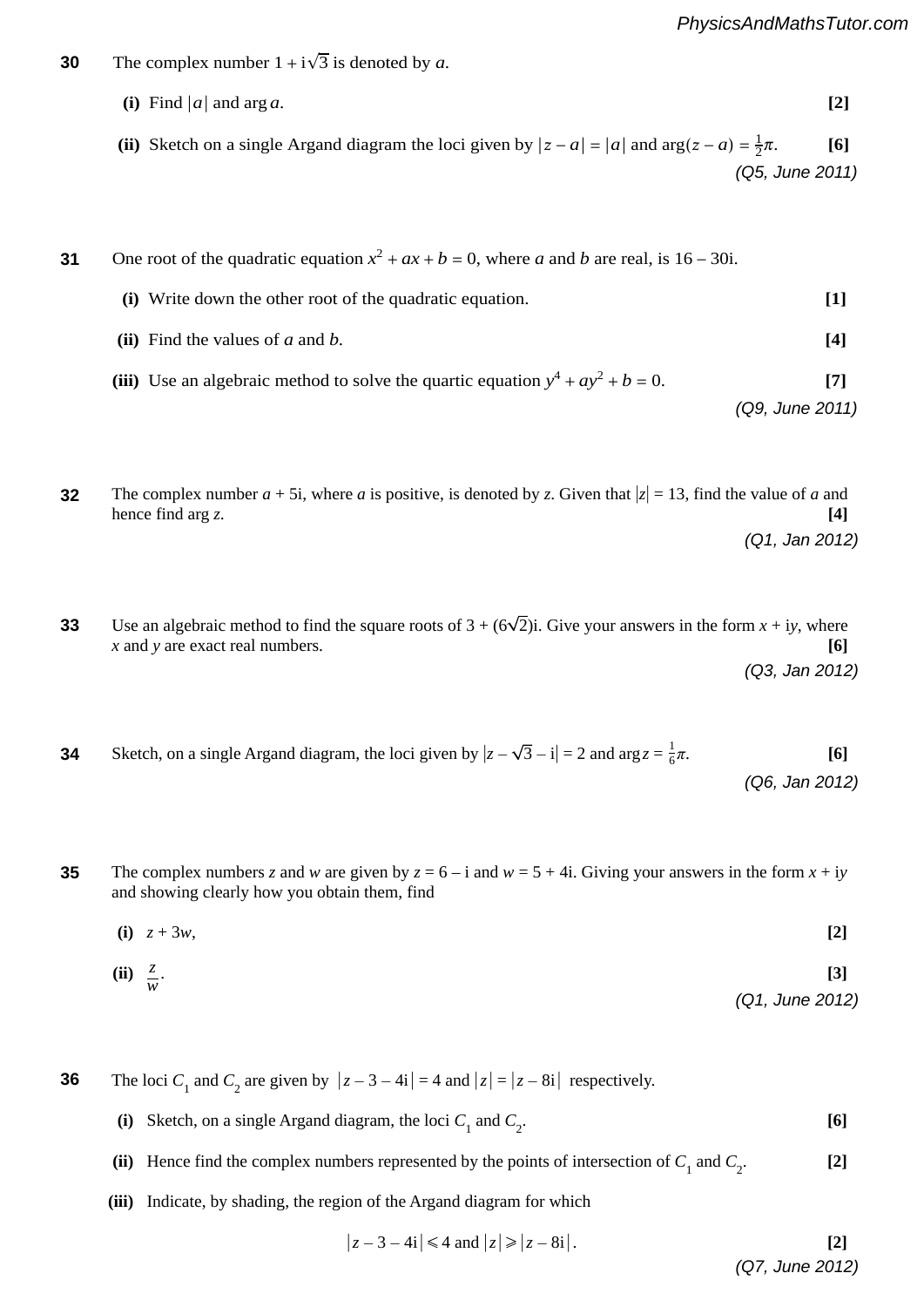The diagram shows the unit square *OABC*, and its image *OAB′C*′ after a transformation. The points have the *PhysicsAndMathsTutor.com*

The complex number  $2 - i$  is denoted by  $z$ . **37**

*<sup>n</sup>* 3 2

**(i)** Find  $|z|$  and arg *z*. **[2]** (ii) Given that  $az + bz^* = 4 - 8i$ , find the values of the real constants a and b. [5] *(Q3, Jan 2013)*  $\text{Uiv}$  and  $\alpha_2 + \alpha_2 - 4 = \text{oi}$ , this are values of the real constants a and  $\theta$ .

| 38 | (i) Sketch on a single Argand diagram the loci given by |  |   |
|----|---------------------------------------------------------|--|---|
|    | (a) $ z =2$ ,                                           |  | 2 |
|    | ( <b>b</b> ) $arg(z-3-i) = \pi$ .                       |  |   |

**(ii)** Indicate, by shading, the region of the Argand diagram for which

$$
|z| \leq 2 \text{ and } 0 \leq \arg(z - 3 - i) \leq \pi.
$$
 [2]

$$
(Q7, Jan 2013)
$$

$$
1 \quad z \quad 3 \qquad 2 \qquad 2-r
$$

The complex number  $3+ai$ , where a is real, is denoted by z. Given that  $\arg z = \frac{1}{6}\pi$ , find the value of *a* and hence find  $|z|$  and  $z^*$  – 3. [6]  $\sum$ / . **[2]** *(Q1, June 2013)* 3  $\frac{3}{2}$ **39** 2 **111**<br> **A** – 421 – 421 – 421 – 421 – 421 – 421 – 421 – 421 – 421 – 421 – 421 – 421 – 421 – 421 – 421 – 421 – 421 – 421 – 421 – 421 – 421 – 421 – 421 – 421 – 421 – 421 – 421 – 421 – 421 – 421 – 421 – 421 – 421 – 421 – 421 – **example when**  $\overline{S}$  is singular or non-singular or non-singular, giving a reason for  $\overline{S}$ 

Use an algebraic method to find the square roots of  $11 + (12\sqrt{5})$ i. Give your answers in the form  $x + iy$ , where *x* and *y* are exact real numbers. **[6] 40**

*(Q3, June 2013)*

|                  | $2\overline{2}$<br>0 <sub>1</sub> | $(12 \t5)$ |  |
|------------------|-----------------------------------|------------|--|
| $\boldsymbol{n}$ | $2\overline{2}$<br>0 <sub>1</sub> |            |  |



*r*=1

*PMT*

*PMT*